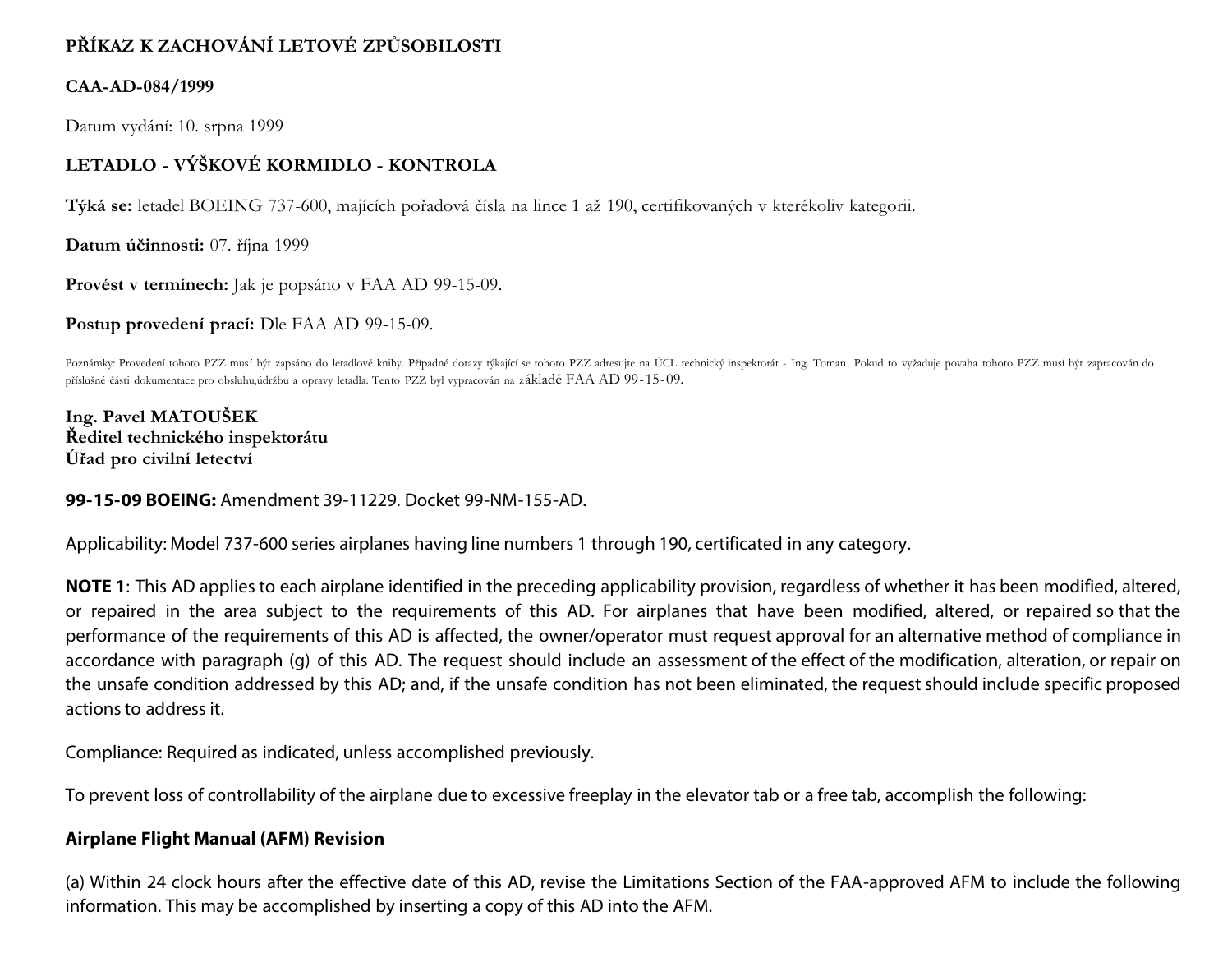"Except as otherwise provided for in the AFM emergency procedures, do not operate the airplane at speeds in excess of 310 knots indicated airspeed (IAS) with speed brakes extended. Do not operate the airplane above FL 390."

(b) In the event of deployment of the speed brakes at speeds in excess of 310 knots indicated airspeed (IAS), prior to further flight after landing, accomplish the requirements of paragraph (c) of this AD.

#### **Inspections and Check**

**NOTE 2**: Accomplishment of the inspections and check required by this AD, prior to the effective date of this AD, in accordance with Boeing Alert Service Bulletin 737-55A1068, dated June 9, 1999, is considered acceptable for compliance with the repetitive inspections and checks required by paragraphs (c) and (d) of this AD.

(c) Within 10 days after the effective date of this AD, perform a high frequency eddy current (HFEC) inspection, and a detailed visual inspection of the elevator tab mast fittings of the left and right elevator tab assemblies to detect cracking, and a one-time elevator tab freeplay check to detect freeplay of the elevator tabs, in accordance with Boeing Alert Service Bulletin 737-55A1068, Revision 1, dated June 11, 1999.

**NOTE 3**: For the purposes of this AD, a detailed inspection is defined as: "An intensive visual examination of a specific structural area, system, installation, or assembly to detect damage, failure, or irregularity. Available lighting is normally supplemented with a direct source of good lighting at intensity deemed appropriate by the inspector. Inspection aids such as mirror, magnifying lenses, etc. may be used. Surface cleaning and elaborate access procedures may be required."

(1) If no cracking is found in any elevator tab mast fitting, repeat the HFEC and detailed visual inspections thereafter at intervals not to exceed 15 days, until accomplishment of the actions required by paragraph (d) of this AD.

(2) If any cracking is found in any elevator tab mast fitting, prior to further flight, accomplish the requirements of paragraph (e) of this AD.

(3) If any freeplay is found in any elevator tab, which is outside the limits specified in the alert service bulletin, prior to further flight, perform corrective actions in accordance with the alert service bulletin.

**NOTE 4:** Boeing Alert Service Bulletin 737-55A1068, Revision 1, dated June 11, 1999, references Boeing Model 737-600/-700/-800 Maintenance Manual (AMM), Subjects 27-09-91, 27-31-00, and 51-21-99; 737 Nondestructive Test (NDT) Manual D6-37239, Part 6, Subject 55-00-00; 737 Structural Repair Manual (SRM) Subject 51-20-81; and Operations Manual Service Bulletin D6-27370-TBC ("Elevator Tab Operational Limitations"), dated June 10, 1999; as additional sources of service information to accomplish certain requirements of this AD.

#### **Time-Limited Modification**

(d) Within 90 days after the effective date of this AD, install an additional high-strength fastener on the elevator tab mast fitting in accordance with Boeing Alert Service Bulletin 737-55A1068, Revision 1, dated June 11, 1999. Accomplishment of this modification constitutes terminating action for the requirements of paragraph (b) of this AD. Following accomplishment of the installation, the AFM revision required by paragraph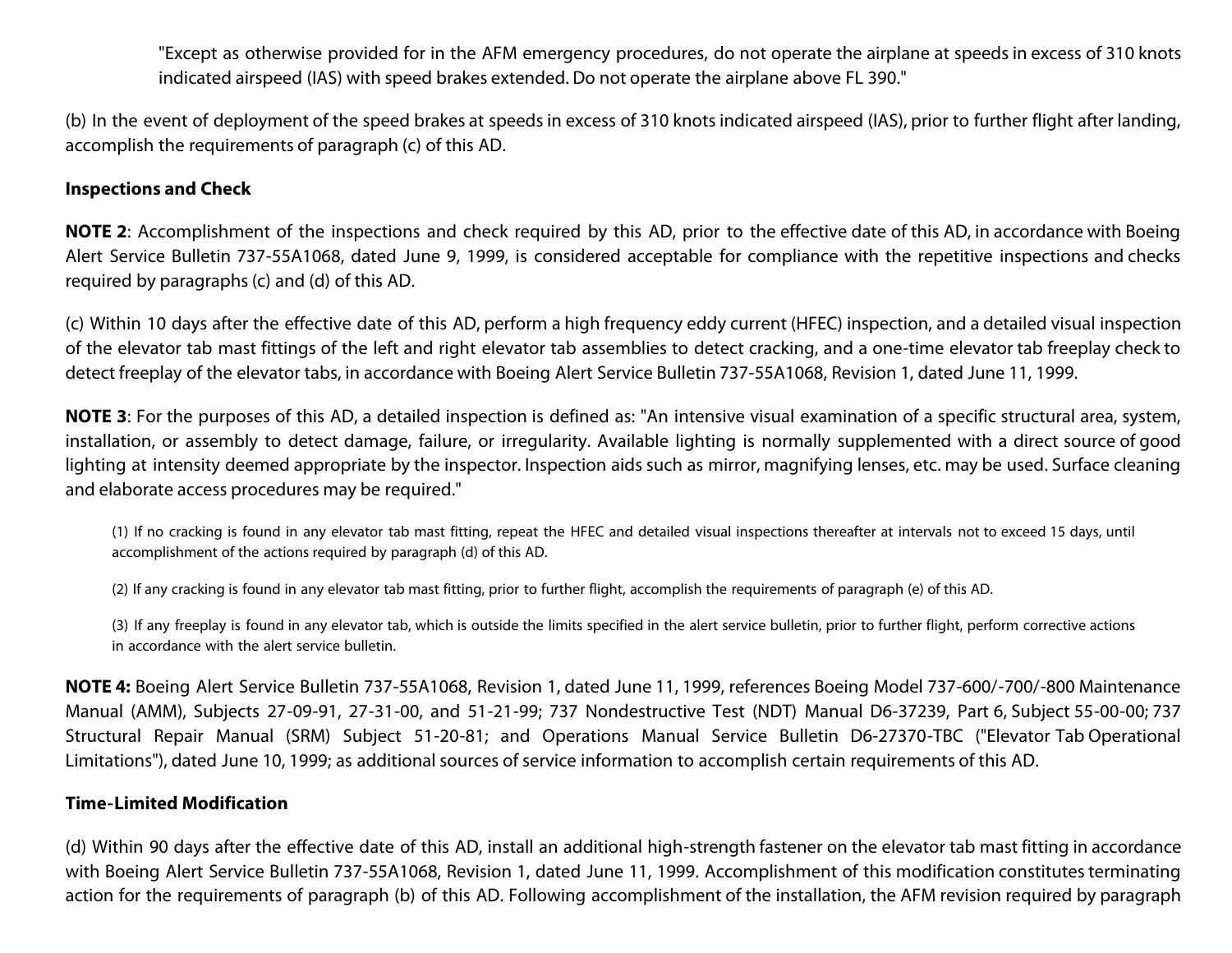(a) of this AD may be removed from the AFM. Following accomplishment of the installation, repeat the HFEC and detailed visual inspections required by paragraph (c) of this AD thereafter at intervals not to exceed 90 days until accomplishment of paragraph (e) of this AD.

#### **Terminating Action**

(e) Within 4,000 flight cycles or 18 months after the effective date of this AD, whichever occurs earlier, replace the elevator tab mast fittings with new, improved tab mast fittings, in accordance with Boeing Service Bulletin 737-55-1063, dated July 1, 1999. Accomplishment of this replacement action constitutes terminating action for the requirements of this AD.

#### **Spares**

(f) As of the effective date of this AD, no elevator tab mast fitting, part number (P/N) 183A8400-1 or 183A8400-2, shall be installed on any airplane.

#### **Alternative Methods of Compliance**

(g) An alternative method of compliance or adjustment of the compliance time that provides an acceptable level of safety may be used if approved by the Manager, Seattle Aircraft Certification Office (ACO), FAA, Transport Airplane Directorate. Operators shall submit their requests through an appropriate FAA Principal Maintenance Inspector, who may add comments and then send it to the Manager, Seattle ACO.

**NOTE 5**: Information concerning the existence of approved alternative methods of compliance with this AD, if any, may be obtained from the Seattle ACO.

#### **Special Flight Permits**

(h) Special flight permits may be issued in accordance with sections 21.197 and 21.199 of the Federal Aviation Regulations (14 CFR 21.197 and 21.199) to operate the airplane to a location where the requirements of this AD can be accomplished.

#### **Incorporation by Reference**

(i) Except as provided by paragraphs (a) and (b) of this AD, the actions shall be done in accordance with Boeing Alert Service Bulletin 737- 55A1068, Revision 1, dated June 11, 1999, and Boeing Service Bulletin 737-55-1063, dated July 1, 1999. This incorporation by reference was approved by the Director of the Federal Register in accordance with 5 U.S.C. 552(a) and 1 CFR part 51. Copies may be obtained from Boeing Commercial Airplane Group, P.O. Box 3707, Seattle, Washington 98124-2207. Copies may be inspected at the FAA, Transport Airplane Directorate, 1601 Lind Avenue, SW., Renton, Washington; or at the Office of the Federal Register, 800 North Capitol Street, NW., suite 700, Washington, DC.

(j) This amendment becomes effective on August 11, 1999.